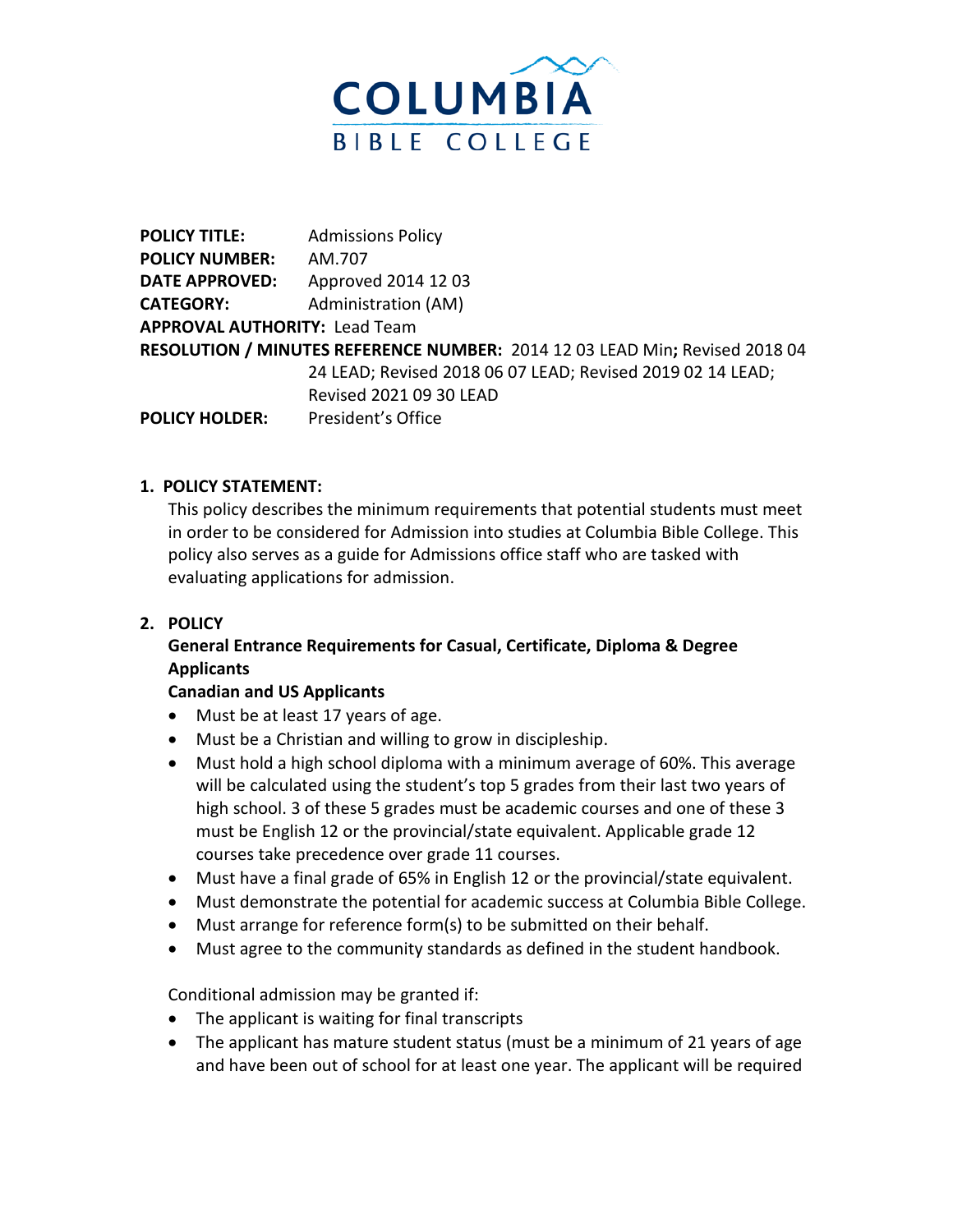

to write an English entrance exam or enroll in ENGL 099.). These applications for admission will be considered on an individual basis.

• The applicant enrolls in ENGL 099 or its equivalent.

### **Additional Requirements for:**

#### **Health Care Assistant Program Student**

- 1. Criminal record check from the Ministry of Public Safety and Solicitor General, including clearance to work with vulnerable adults. To be completed once letter of acceptance is offered
- 2. Proof of meeting English Language Competency Requirements as outlined by the BC Care Aide Registry [English Language Competency Requirements,](https://www.cachwr.bc.ca/Documents/Educators/English-Language-Competency_HCA-Program-Entry_2018.aspx) [Minimum Program Entry Requirements and English Language Competency](https://www.cachwr.bc.ca/Documents/Educators/English-Language-Competency_HCA-Program-Entry_2018.aspx)  [Requirements](https://www.cachwr.bc.ca/Documents/Educators/English-Language-Competency_HCA-Program-Entry_2018.aspx)
	- a. English 10 or equivalent (for applicants whose first language is English)
	- b. Standardized English language proficiency test score (for applicants whose first language is not English)
	- c. **Note:** required evidence for demonstrating competency will be based on students' completion of an English Declaration Form.
- 3. Applicants are advised that British Columbia health authorities require that all individuals working in health care, including students in practicums, follow all applicable immunization policies and guidelines. The requirement for proof of vaccinations will be sent to applicants after acceptance into program and prior to clinical placements. Applicants should be aware that failure to meet immunization requirements will restrict a student's opportunity to fulfill requirements for graduation and subsequent practice as an HCA.
- 4. Evidence of clear TB testing 6 months prior to practice experience.
- 5. First Aid, CPR Basic Life Support (BLS)certification to be completed prior to practice experience.
- 6. Evidence of completion of 30 volunteer hours or work in related area is preferred, or evidence of experience of caregiving for vulnerable person(s) through letter of reference. In the event applicant does not have access to volunteer opportunities, work or personal experience they can submit and essay demonstrating an understanding of the role of an HCA. The essay maximum 750 words or 2 pages in length and should outline understanding of role of a care aide. It is recommended include a minimum of three interviews with seniors and a health care professional currently working in seniors care (interviews with HCAs, Recreation or Nurses preferred).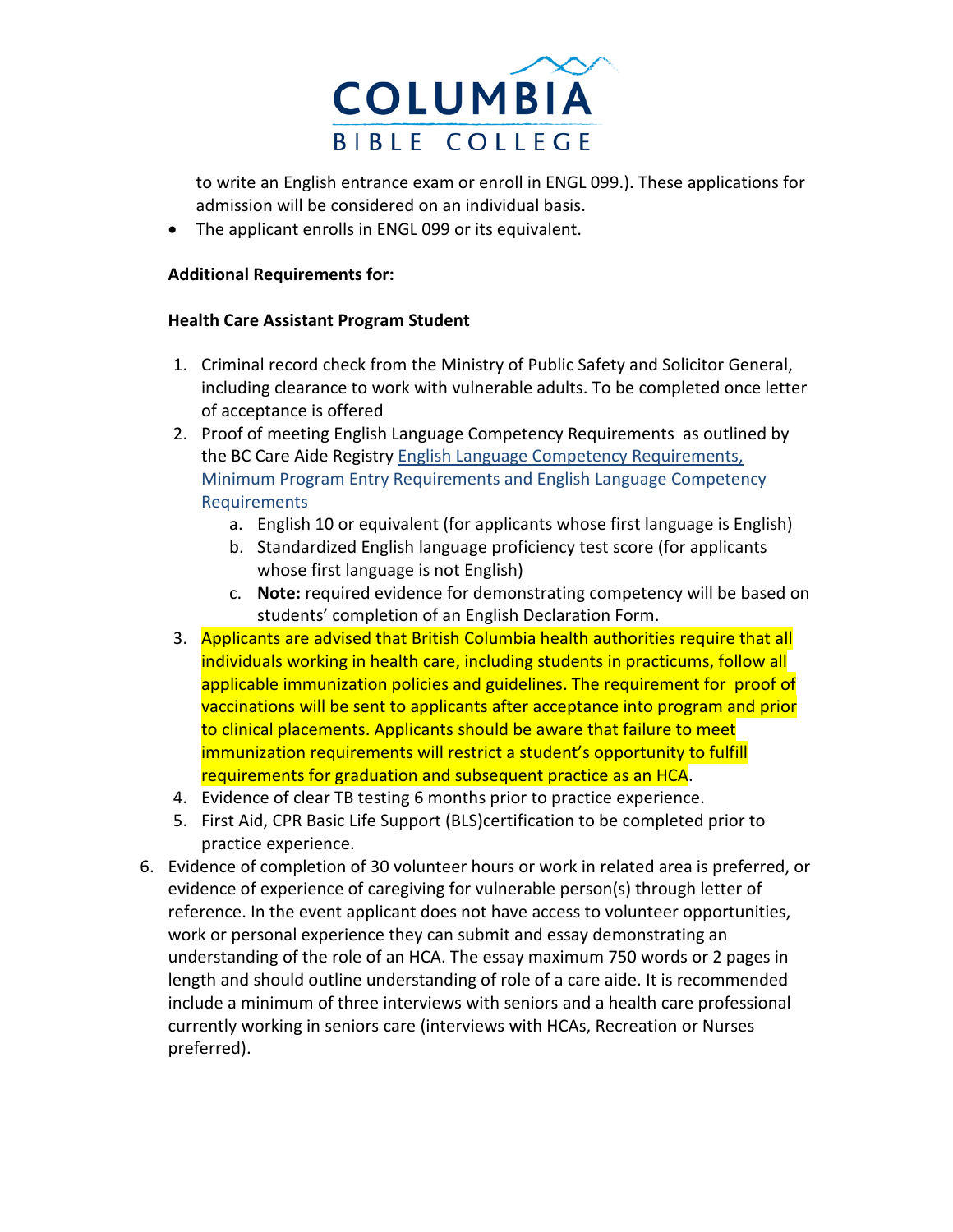

#### **Educational Assistant Program Students**

- 1. An additional reference from someone involved in working with children and youth must be submitted.
- 2. A criminal record check through the Ministry of Justice (provided by Columbia upon application) must be completed before admission can be granted.
- 3. Up-to-date immunizations as required by public health and relevant regulatory bodies (specific to the role of educational assistant).

## **Outdoor Leadership Program Students**

Applicants will be required to:

- 4. Read th[e Outdoor Leadership View Book](http://www.columbiabc.edu/document.doc?id=98) and Risk Management for Outdoor Programs: A Guide for Students.
- 5. Complete and submit the following legal documents: Medical Questionnaire, Waiver Form, Indemnification Form, Acknowledgement of Risk Form for Olympic National Park.

#### **Transfer Students**

Students who have earned 30 credit hours or more at another post-secondary institution will be evaluated for admission based on their post-secondary GPA. A minimum of an overall 2.0 (60%) GPA is required. Conditional Admission may be granted to transfer students who do not meet these requirements. Such decisions will be made at the discretion of the Admissions Committee.

Only courses completed with a minimum grade of C (normally 65%) will be considered for transfer credit to Columbia.

#### **Home Educated Students**

Columbia welcomes graduates of home-based schools and other unaccredited and/or non-traditional secondary education programs. Each candidate who is unable to present provincially/state-examined matriculation subjects is evaluated on an individual basis in order to gauge their readiness for collegelevel studies. Applicants are required to provide evidence of academic ability including, but not limited to: essays, home education charts, SAT, ACT or GED test scores.

#### **International Students**

Applicants applying from outside Canada or the US: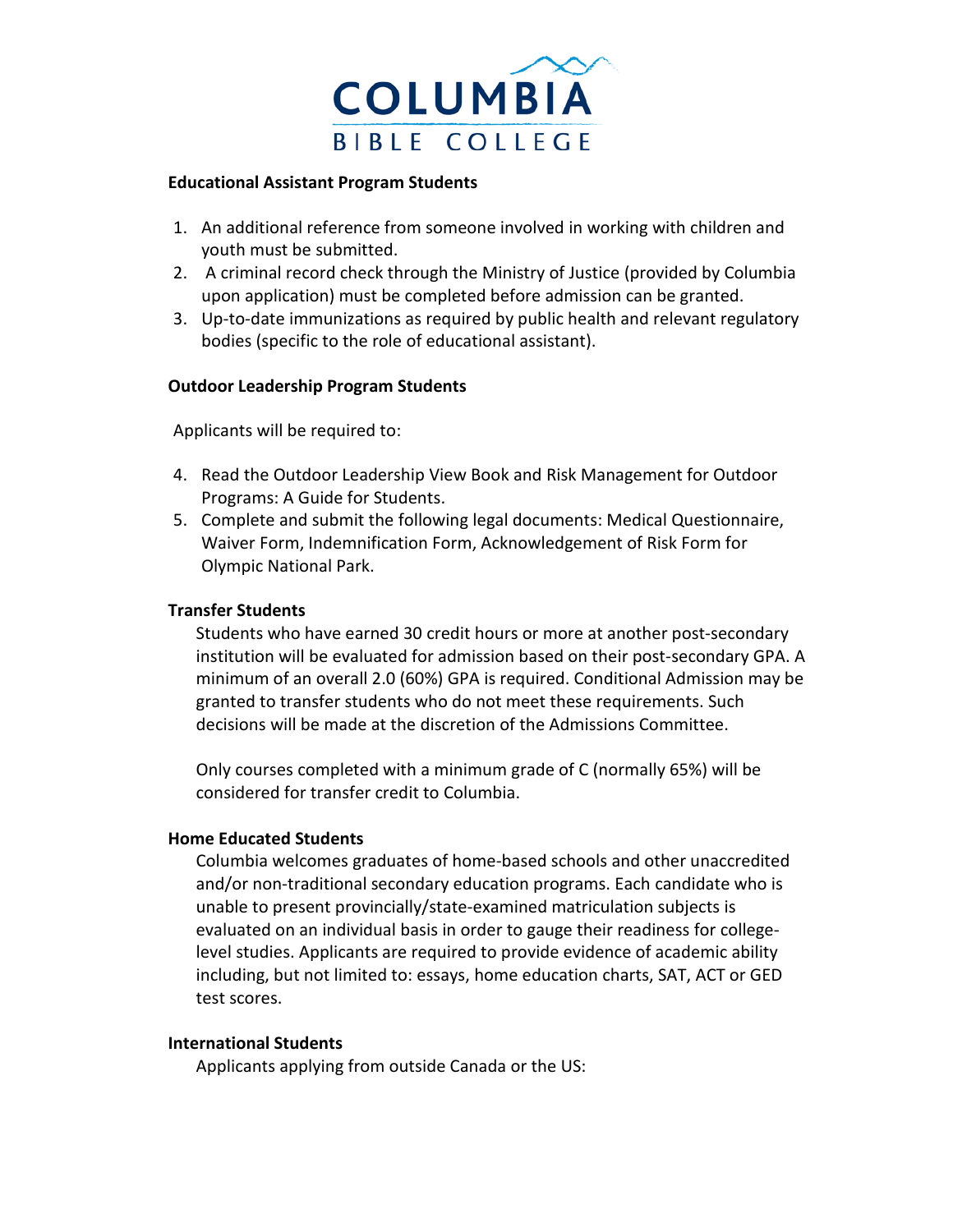

- Must have proof of English competency. A foreign student who did not graduate from either secondary or post-secondary institution in the United Kingdom, The Republic of Ireland, Australia, New Zealand or Jamaica, or an accredited English international school with a North American Curriculum must have a minimum score of 550 for the paper based TOEFL or 213 for the computer based TOEFL or 79 for the internet-based TOEFL or an IELTS score of 6.5 (Academic Module).
- Applicants must arrange to be tested by an approved TOEFL or IELTS agency in their country. Applicants should do this at least two (2) months prior to the beginning of the semester at Columbia Bible College. This will allow time for the results to be submitted to Columbia. Acceptance at Columbia will be dependent on receiving these test scores.

The requirement for TOEFL or IELTS test results may be waived if the applicant has met the following conditions:

- The applicant has completed three or more years of study at either a secondary or post-secondary institution where English is the primary language of instruction and evaluation (United Kingdom, The Republic of Ireland, Australia, New Zealand or Jamaica or an accredited international school with a North American Curriculum).
- The applicant has successfully graduated from a North American high school and successfully completed ENG 12 (or its equivalent in any other province/state) with a final grade of 65% or higher.
- The applicant has studied for at least one year at an accredited North American post-secondary institution and successfully completed an English Literature, Composition or Writing for College course (or its equivalent) with a final grade of 60% or higher.

The Admissions Committee may also evaluate English proficiency on an individual basis by requiring that the applicant write an entrance examination.

For further detail see AM.005 English Language Proficiency (ELP) Entrance Requirements Policy

#### **Admission Requirements for Audit Applicants**

- Must be at least 17 years of age.
- Must hold a high school diploma or be at least 21 years of age.
- Must be able to demonstrate potential for academic success at Columbia Bible College.